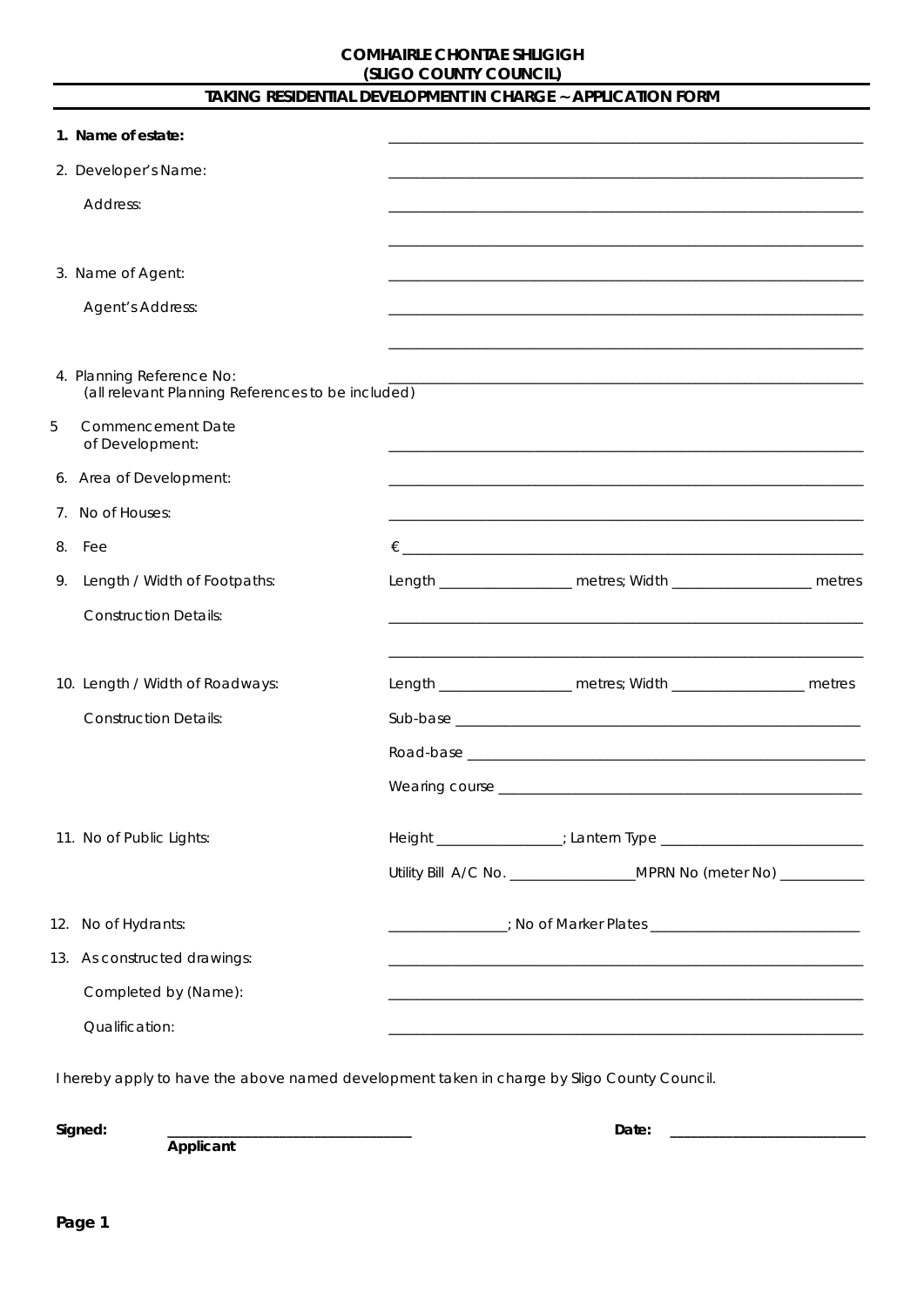## **Form No 1 - Certificate**

| Name of estate:                    |  |
|------------------------------------|--|
| Address of estate:                 |  |
| <b>Planning Reference Numbers:</b> |  |

This is to certify that: -

This is to certify that the development complies with the grant of permission and that the development has been carried out in accordance with the "Recommendations for Site Development Works for Housing Areas' (Department of the Environment, Local Government & Heritage 1998) subject to such amendments as have been approved by Sligo County Council.

**Signature: \_\_\_\_\_\_\_\_\_\_\_\_\_\_\_\_\_\_\_\_\_\_\_\_\_\_\_\_\_\_\_\_\_\_\_\_\_\_\_\_\_\_\_\_\_\_\_\_\_\_\_\_\_\_\_\_\_\_\_\_\_** 

**Date: \_\_\_\_\_\_\_\_\_\_\_\_\_\_\_\_\_\_\_\_\_\_\_\_\_\_\_\_\_\_\_\_\_\_\_\_\_\_\_\_\_\_\_\_\_\_\_\_\_\_\_\_\_\_\_\_\_\_\_\_\_** 

Professional Qualifications:

**Professional Indemnity Insurance Policy No: \_\_\_\_\_\_\_\_\_\_\_\_\_\_\_\_\_\_\_\_\_\_\_\_\_\_\_\_\_\_\_\_\_\_\_\_\_\_\_\_\_\_\_\_\_\_\_\_\_\_\_\_\_\_\_\_\_\_\_\_\_\_**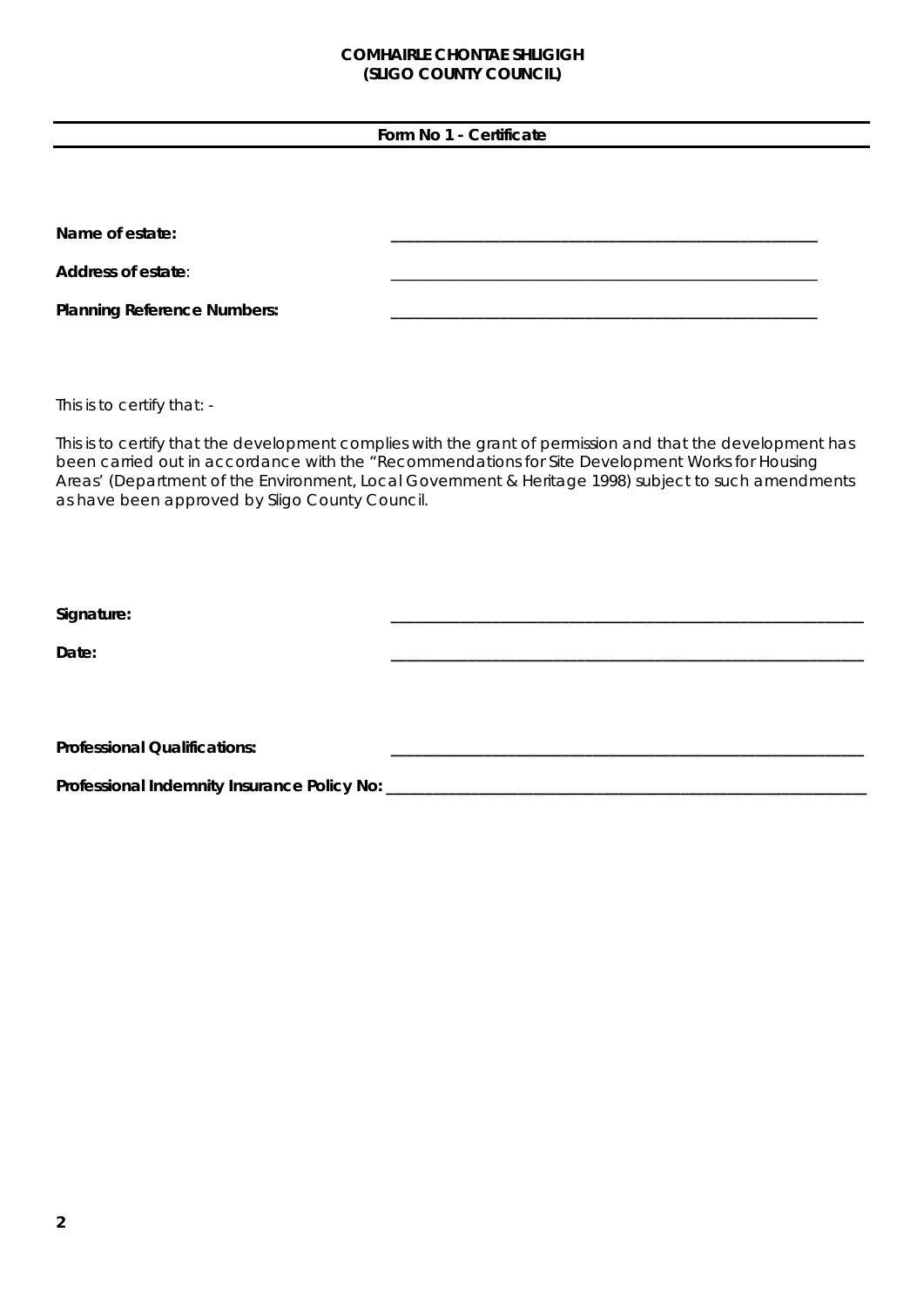**Form No 2 – Certificate** 

| Name of estate:                     |                                                                                                                                                                                               |
|-------------------------------------|-----------------------------------------------------------------------------------------------------------------------------------------------------------------------------------------------|
| <b>Address of estate:</b>           |                                                                                                                                                                                               |
| <b>Planning Reference Numbers:</b>  | <u> 1989 - Johann Barbara, margaret amerikan bahasa di sebagai bahasa di sebagai bahasa di sebagai bahasa di seba</u>                                                                         |
|                                     |                                                                                                                                                                                               |
| This is to certify that: -          |                                                                                                                                                                                               |
| Government.                         | Water supply pipes have been tested and sterilised to the requirements of Clause 4. 18 of "Site<br>Developments Works for Housing Areas" published by The Department of Environment and Local |
| Type of test:                       |                                                                                                                                                                                               |
|                                     | Was test witnessed by any member of Sligo County Council staff? _________________                                                                                                             |
|                                     |                                                                                                                                                                                               |
|                                     |                                                                                                                                                                                               |
| Signature:                          |                                                                                                                                                                                               |
| Date:                               |                                                                                                                                                                                               |
|                                     |                                                                                                                                                                                               |
| <b>Professional Qualifications:</b> |                                                                                                                                                                                               |
|                                     |                                                                                                                                                                                               |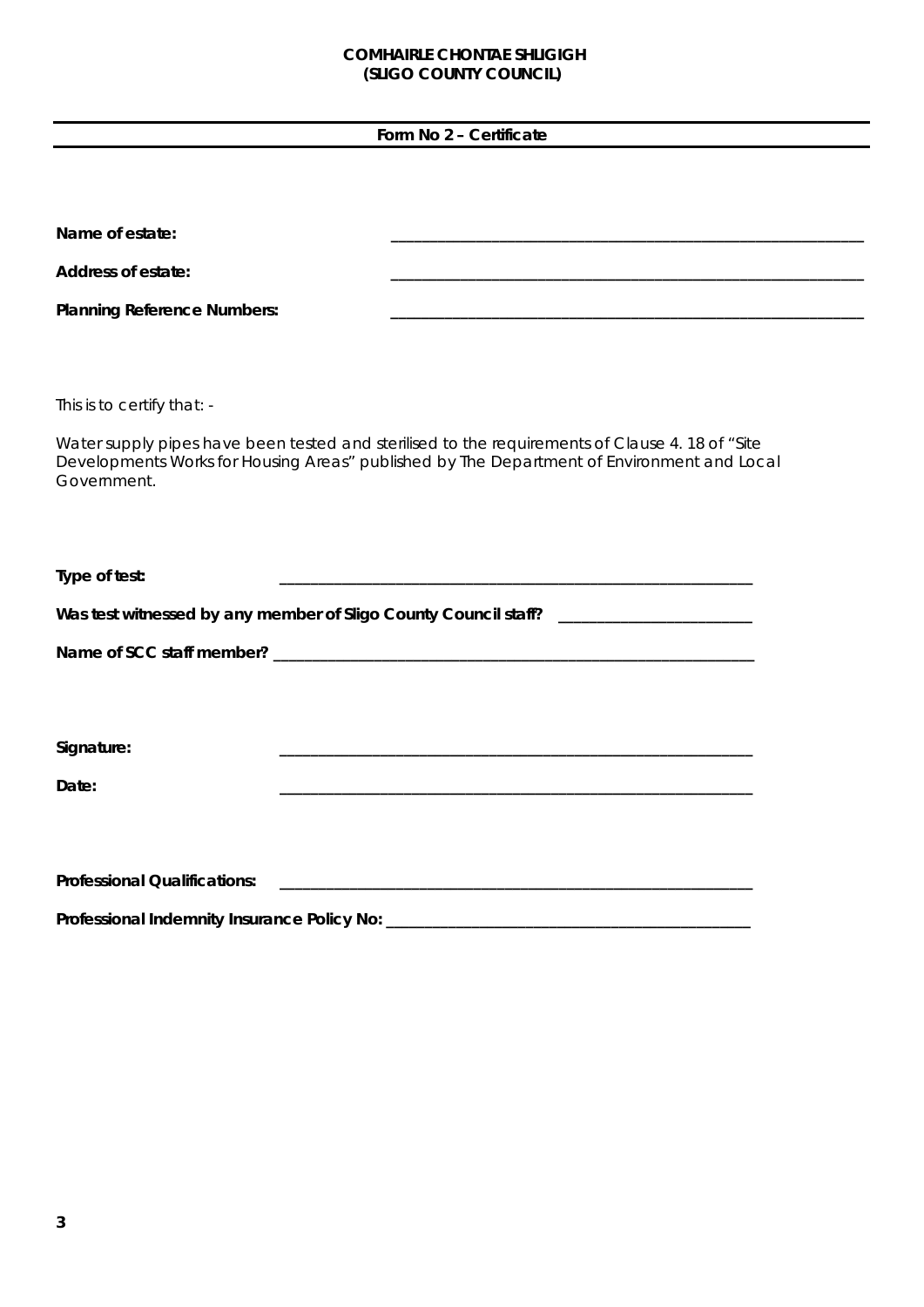### **Form No 3 – Certificate – Electric Skyline**

| Name of estate:                     |  |
|-------------------------------------|--|
| Address of estate:                  |  |
| <b>Utility Bill Account Number:</b> |  |
| M.P.R.N. Number:                    |  |

I confirm that the public lights at the above location conforms to the standards set out in BS5489, and is per specification in Section 5 "public lighting" in the Recommendations for Site Development Works for Housing Areas.

These lights are now satisfactorily completed and can be taken in charge by the Local Authority

#### **Signature: \_\_\_\_\_\_\_\_\_\_\_\_\_\_\_\_\_\_\_\_\_\_\_\_\_\_\_\_\_\_\_\_\_\_\_\_\_\_\_\_\_\_\_\_\_\_\_\_\_\_\_\_\_\_\_\_\_\_\_\_\_ ON BEHALF OF ELECTRIC SKYLINE**

**Date: \_\_\_\_\_\_\_\_\_\_\_\_\_\_\_\_\_\_\_\_\_\_\_\_\_\_\_\_\_\_\_\_\_\_\_\_\_\_\_\_\_\_\_\_\_\_\_\_\_\_\_\_\_\_\_\_\_\_\_\_\_** 

**STAMP OF ELECTRIC SKYLINE** 



**NOTE** 

**Copy of public lighting utility company bill to be attached.**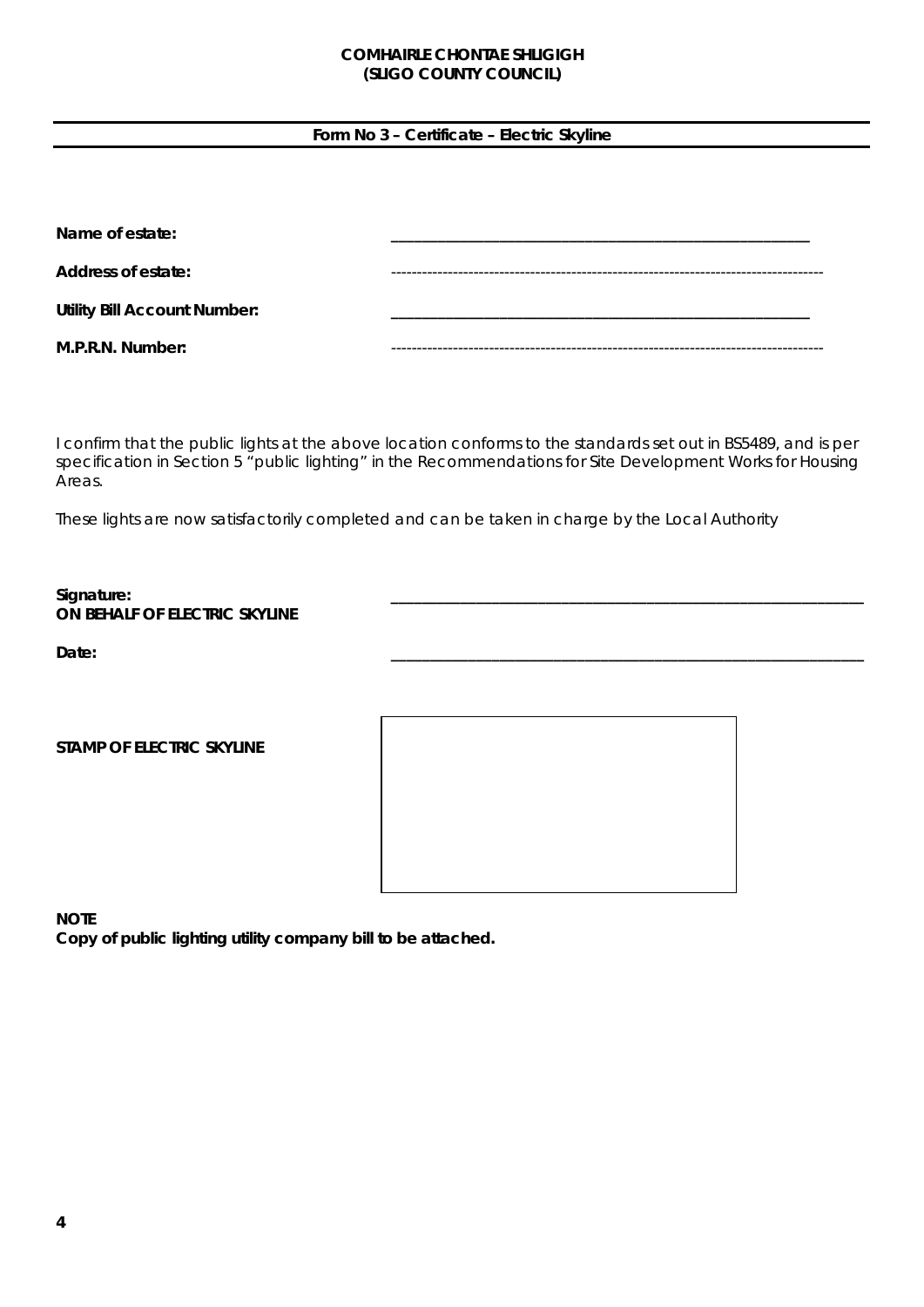### **Form No 4 - Certificate**

Name of estate:

Address of estate:

**Planning Reference Numbers:** 

The following are the test results showing the output in litres per minute from all fire hydrants in the residential development (as numbered on site layout map submitted).

|                 |    | <b>FLOW</b> | <b>PRESSURE</b> |
|-----------------|----|-------------|-----------------|
| <b>Hydrants</b> |    |             |                 |
|                 |    |             |                 |
|                 | ◠  |             |                 |
|                 |    |             |                 |
|                 | 5  |             |                 |
|                 | 6  |             |                 |
|                 |    |             |                 |
|                 | 8  |             |                 |
|                 |    |             |                 |
|                 | 10 |             |                 |
|                 |    |             |                 |

#### **Signature: \_\_\_\_\_\_\_\_\_\_\_\_\_\_\_\_\_\_\_\_\_\_\_\_\_\_\_\_\_\_\_\_\_\_\_\_\_\_\_\_\_\_\_\_\_\_\_\_\_\_\_\_\_\_\_\_\_\_\_\_\_**

**Date: \_\_\_\_\_\_\_\_\_\_\_\_\_\_\_\_\_\_\_\_\_\_\_\_\_\_\_\_\_\_\_\_\_\_\_\_\_\_\_\_\_\_\_\_\_\_\_\_\_\_\_\_\_\_\_\_\_\_\_\_\_** 

| <b>Professional Qualifications:</b>         |  |
|---------------------------------------------|--|
| Professional Indemnity Insurance Policy No: |  |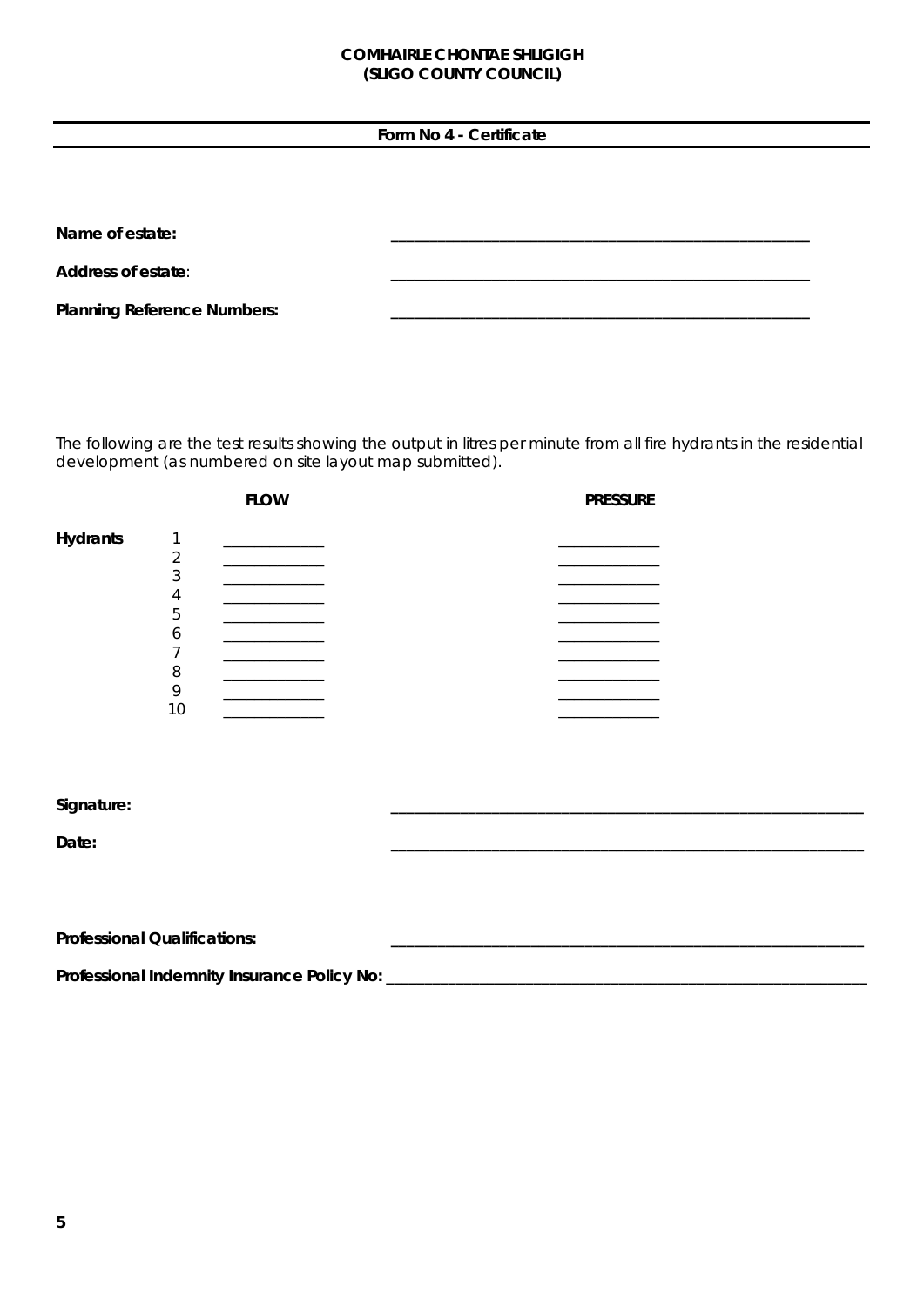## Form No. 5 - Letter

| Name of estate:                                     |                                                                                                         |
|-----------------------------------------------------|---------------------------------------------------------------------------------------------------------|
| <b>Address Of Estate:</b>                           |                                                                                                         |
|                                                     |                                                                                                         |
|                                                     |                                                                                                         |
| / Residents Association (- complete as appropriate) | This is to state that the maintenance of the above estate will be carried out by the Management Company |
| <b>NAME OF MANAGEMENT COMPANY</b>                   |                                                                                                         |
| <b>ADDRESS</b>                                      |                                                                                                         |
| <b>NUMBER</b>                                       |                                                                                                         |
| Signature of<br>Secretary of Management Company     |                                                                                                         |
| Date:                                               |                                                                                                         |
|                                                     |                                                                                                         |
|                                                     |                                                                                                         |
| <b>NAME OF RESIDENTS ASSOCIATION</b>                |                                                                                                         |
| <b>ADDRESS</b>                                      |                                                                                                         |
| Signature of Secretary of Resident Association      |                                                                                                         |
| DATE:                                               |                                                                                                         |